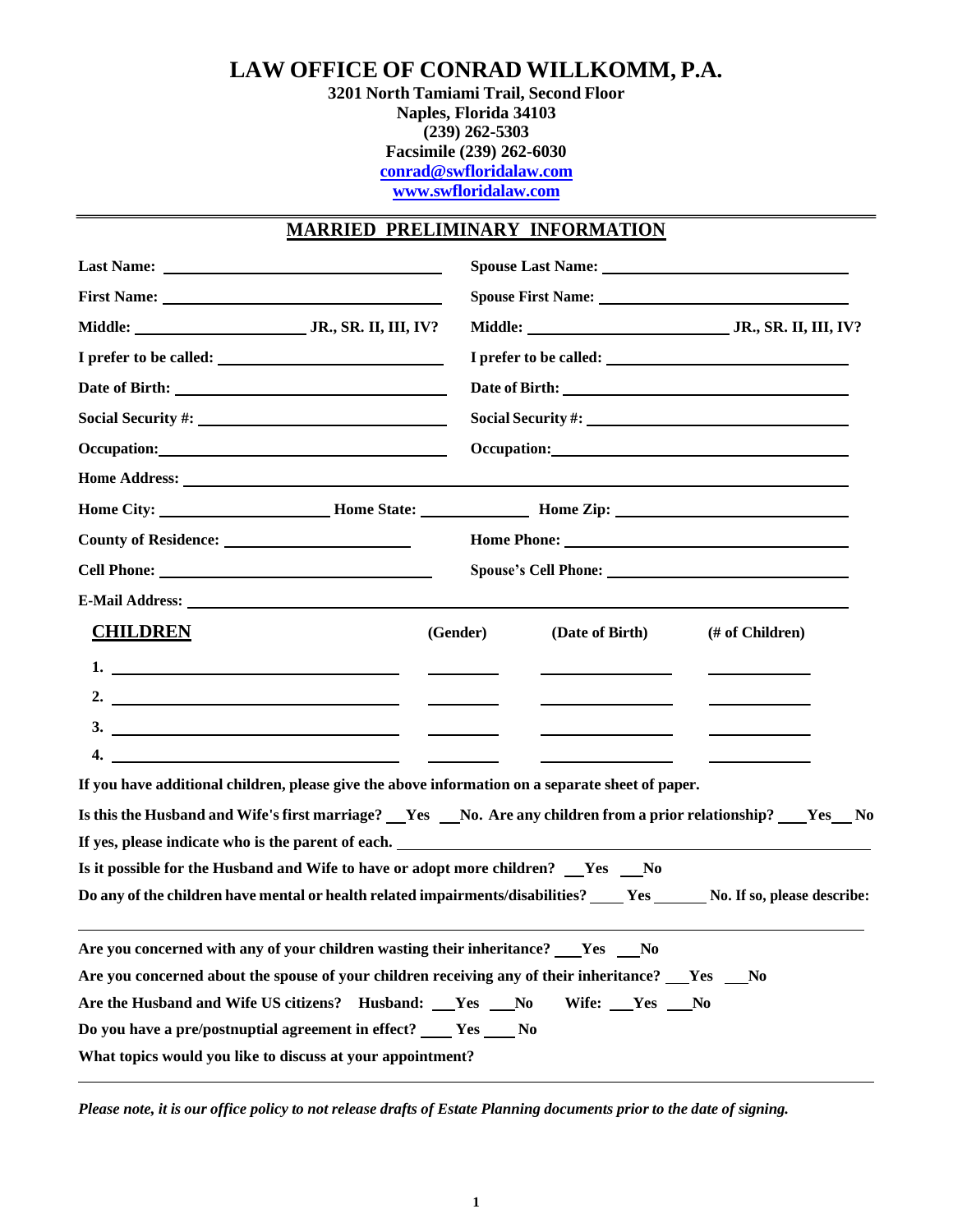## **ASSET INFORMATION**

| <b>Life Insurance on Husband</b>               | <b>Life Insurance on Wife</b>               |  |
|------------------------------------------------|---------------------------------------------|--|
| Husband's IRAs, 401(k)'s, Profit Sharing, etc. | Wife's IRAs, 401(k)'s, Profit Sharing, etc. |  |
| <b>Residence</b>                               | <b>Other Real Estate</b>                    |  |
| <b>Stocks, Bonds, Mutual Funds</b>             | Cash, CD's Savings, Checking                |  |
| <b>Notes Where People Owe You Money</b>        | <b>Business Interests</b>                   |  |
| Cars, Jewelry, Furniture, etc.                 | <b>Expected Inheritance</b>                 |  |
|                                                | Approximate total estate value              |  |

#### **DISPOSITION OF PROPERTY**

Do you want all of your estate to go to your spouse if he/she survives you? \_\_\_\_Yes \_\_\_\_No. **Will someone other than your spouse or child receive a portion of your estate?**

|     | <b>Name</b> | Relationship |
|-----|-------------|--------------|
| . . |             |              |
| 2.  |             |              |
| 3.  |             |              |
| 4.  |             |              |
|     |             |              |

**Upon the death of the surviving spouse, briefly describe how the balance of the estate to pass?**

Whom do you want to name as the Person Representative / Trustee of your estate? (Spouses normally name each other first.) **\*Named Personal Representative(s) must either be a relative or Florida resident to qualify.** Would you like to nominate the Law Office of Conrad Willkomm as your Personal Representative/Trustee?\_\_\_\_\_Yes\_\_\_No.

| Name(s)                                                                                                               | <b>Relationship</b> |
|-----------------------------------------------------------------------------------------------------------------------|---------------------|
| <u> 1989 - Johann Barbara, martin amerikan basar dan berasal dan berasal dalam basar dalam basar dalam basar dala</u> |                     |
|                                                                                                                       |                     |
|                                                                                                                       | <b>WIFE</b>         |
| Name(s)                                                                                                               | Relationship        |
| <u> 1989 - Johann Stoff, Amerikaansk politiker (</u>                                                                  |                     |
|                                                                                                                       |                     |

| Name(s) | Relationship |
|---------|--------------|
| ı.      |              |
| ↑<br>∸. |              |
| 3.      |              |

Please note that original Wills are required for probate. Safety deposit boxes are difficult to access after death. We can keep the originals in our fire safe for no additional fee. Would you like us to hold your original Will and Trust? \_Yes \_No.

Please note one copy of your estate plan is included, would you like additional copies? If yes, please complete below:

| Yes, please provide me with | additional copies for \$10 per copy. |  |
|-----------------------------|--------------------------------------|--|
|                             |                                      |  |

**Yes, please provide me with a flash drive containing a digital copy of my documents for \$25.**

**Yes, please provide me with a digital copy of my documents via email for \$25.**